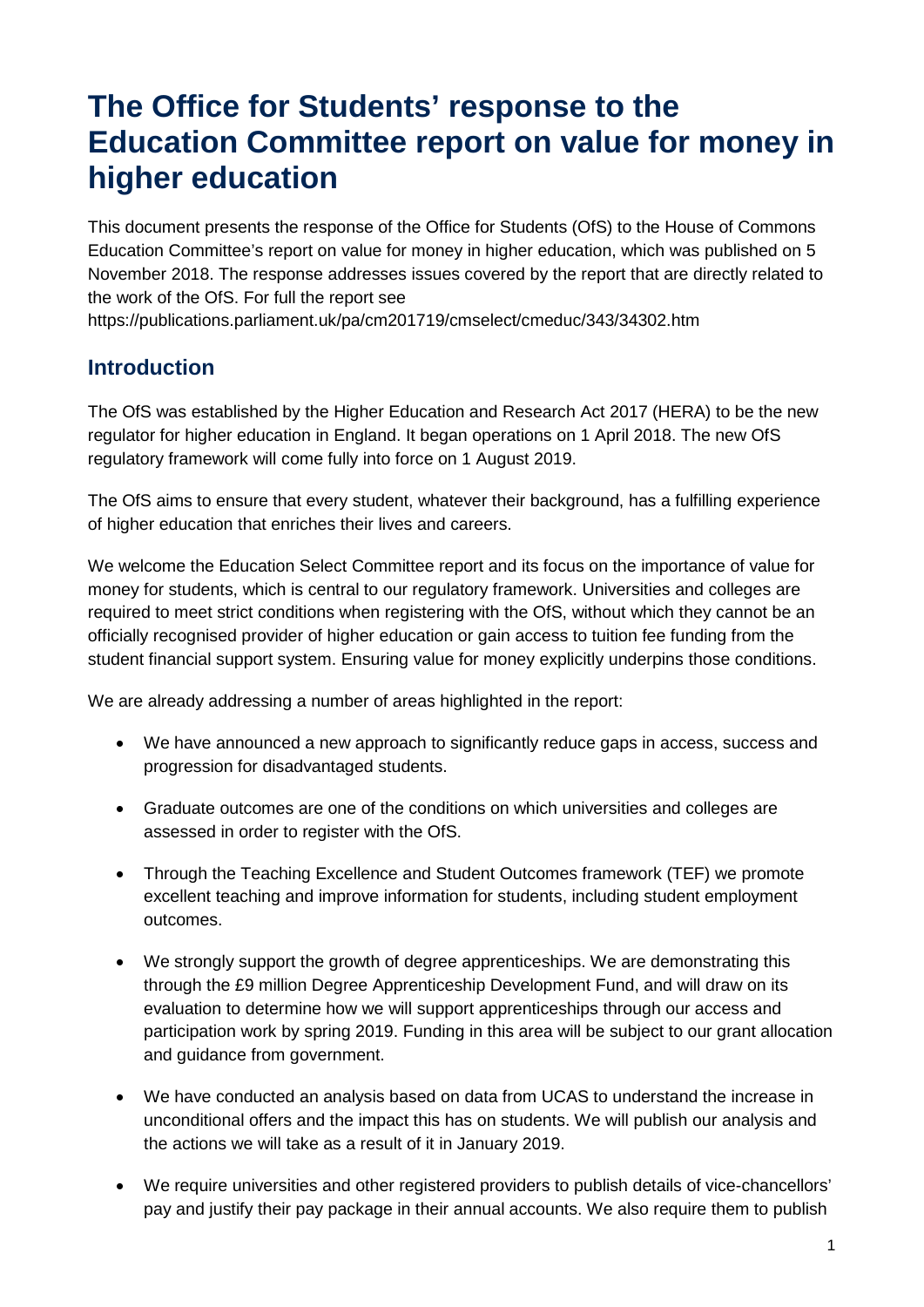the number of staff being paid more than £100,000, and ratios showing how the vicechancellor's pay compares to that of all other employees. We will be publishing annual reports summarising this information. This goes beyond previous requirements.

This document presents our detailed responses to the recommendations which fall directly within the remit of, or are addressed to, the OfS.

The numbers on the left hand side relate to the section numbering in the list of conclusions and recommendations in the Select Committee's report (beginning on page 37).

## **Value for money for students and the taxpayer**

**2 Every higher education institution should publish a breakdown of how tuition fees are spent on their websites. This should take place by the end of 2018, and we recommend that the Office for Students intervenes if this deadline is not met. (paragraph 20)**

As noted in the Select Committee's report, the OfS regulatory framework addresses the question of transparency in how tuition fees are being spent. As part of condition E2, registered providers must have in place adequate and effective management and governance arrangements to deliver certain public interest governance principles. One of these principles is that 'the governing body ensures that there are adequate and effective arrangements in place to provide transparency about value for money for all students and (where a provider has access to the student support system or to grant funding) for taxpayers.'

In judging whether a provider meets these requirements, the OfS may consider whether the provider regularly publishes clear information about its arrangements for securing value for money – including, in a value for money statement, data about the sources of its income and the way that its income is used.

The OfS is currently exploring ways to promote transparency on value for money beyond this baseline for registered providers. We note that Universities UK is working in this area and expect to see the sector developing and defining best practice in the presentation of income and expenditure data to students.

The OfS regulatory framework is available at: [www.officeforstudents.org.uk/advice-and](https://www.officeforstudents.org.uk/advice-and-guidance/regulation/the-regulatory-framework-for-higher-education-in-england/)[guidance/regulation/the-regulatory-framework-for-higher-education-in-england/.](https://www.officeforstudents.org.uk/advice-and-guidance/regulation/the-regulatory-framework-for-higher-education-in-england/)

**4 The current system of self-regulation for senior management pay is totally unacceptable. We call for the Office for Students to publish strict criteria for universities on acceptable levels of pay that could be linked to average staff pay, performance and other measures that the Office for Students sees fit. The Office for Students should take swift action if this is not the case. (paragraph 28)**

The OfS promotes restraint and accountability in senior staff remuneration.

To ensure transparency in senior pay, the OfS's accounts direction requires registered higher education providers to publish information about vice-chancellor and other senior officer remuneration in their audited financial statements each year. It is a condition of registration with the OfS that providers comply (part of condition E3).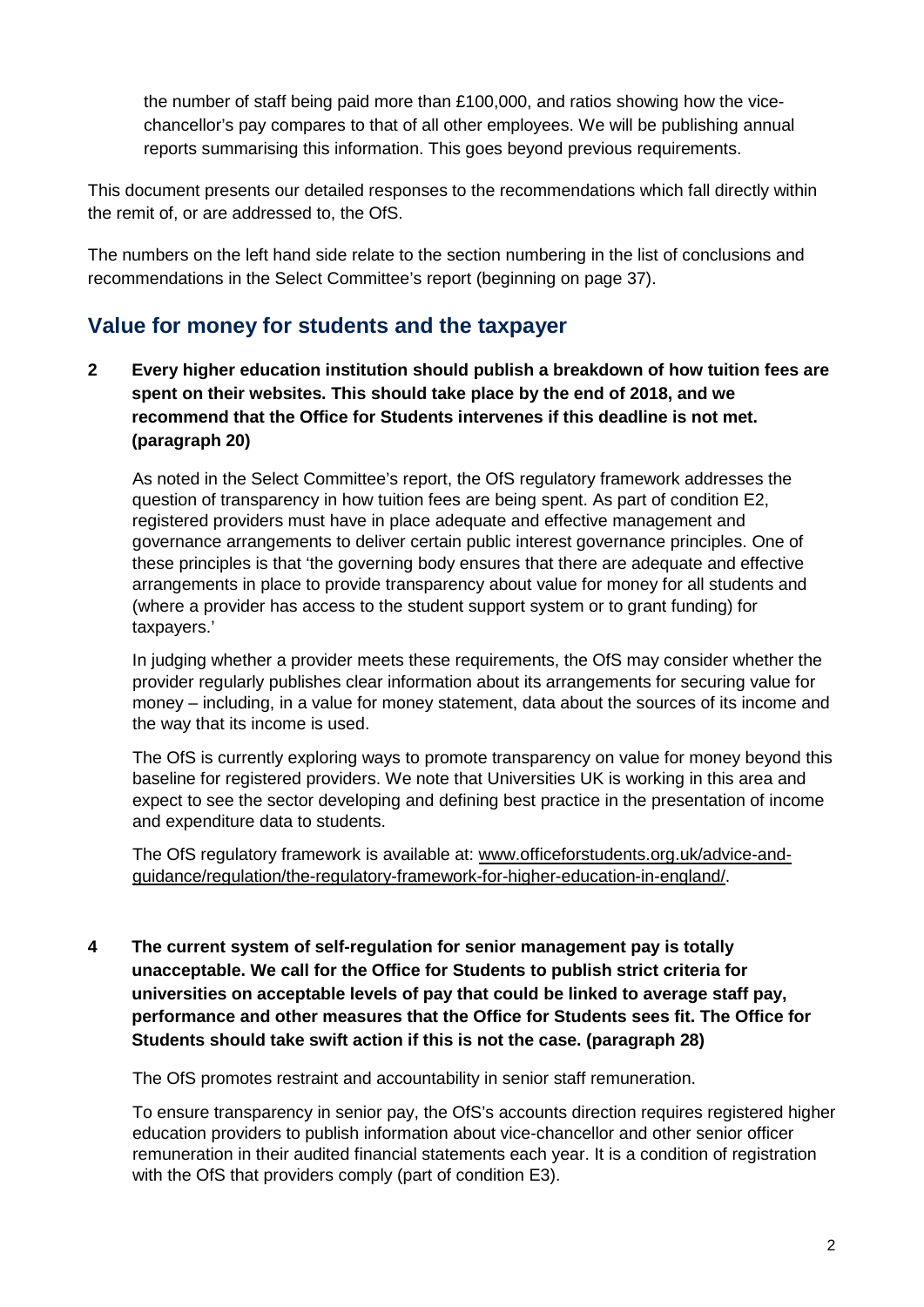The information required includes a full breakdown of the remuneration of the vice-chancellor or other head of the provider, including benefits, and a justification for the total remuneration package, referring to the context in which the provider operates and linked to the value and performance delivered by the head of the provider. It should explain the process adopted for judging their performance.

The financial statement must also give the relationship between the head of provider's remuneration and that of all other employees, both academic and non-academic staff, expressed as a pay multiple. Providers are also required to state the number of staff earning over £100,000 per year.

To further enhance transparency and scrutiny the OfS intends to publish annually the remuneration of heads of providers and the other information on pay required by the accounts directions.

The OfS has a duty to have regard to the need to protect institutional autonomy. Decisions about the levels of senior staff remuneration are for individual governing bodies to determine: the OfS has no powers to set pay for providers. However, the OfS can intervene if providers fail to be transparent about the level of, or the justification for, senior pay.

Where a provider has breached an ongoing condition of registration the OfS can impose a range of interventions and sanctions, including applying specific conditions, monetary penalties (from 1 August 2019) and ultimately suspension from the OfS Register. Suspension affects a provider's ability to access public funding and the ability of new students to access student tuition fee and maintenance loans.

#### **5 Institutions must routinely publish the total remuneration packages of their Vice-Chancellors in a visible place on their website. Vice-Chancellors must never sit on their remuneration boards and this should be enforced by the Office for Students. (paragraph 29)**

The OfS has published its accounts direction, which ensures transparency by requiring higher education providers to publish information on the vice-chancellor or other head of provider's remuneration package (including non-taxable benefits and a justification for the remuneration) in their audited financial statements each year. The accounts direction also requires providers to publish their audited financial statements.

It is a condition of registration with the OfS that providers comply with the accounts direction.

The Higher Education Senior Staff Remuneration Code published by the Committee of University Chairs in June 2018 outlines a range of principles, including that the head of the institution must not be a member of its Remuneration Committee. Compliance with this Code is a factor that the OfS will take into account in determining whether a higher education provider complies with its conditions of registration.

#### **8 More flexible approaches to higher education should be supplemented by the option for undergraduates of studying for two-year accelerated degrees alongside the traditional three-year model. The post-18 review should investigate potential funding models to clarify the benefits and costs of accelerated degrees, taking into account fees, living costs and post-study earnings. (paragraph 48)**

The OfS is committed to promoting greater diversity, choice and value for money in higher education. We want to encourage the development of new and alternative high quality provision that responds to students' needs and preferences.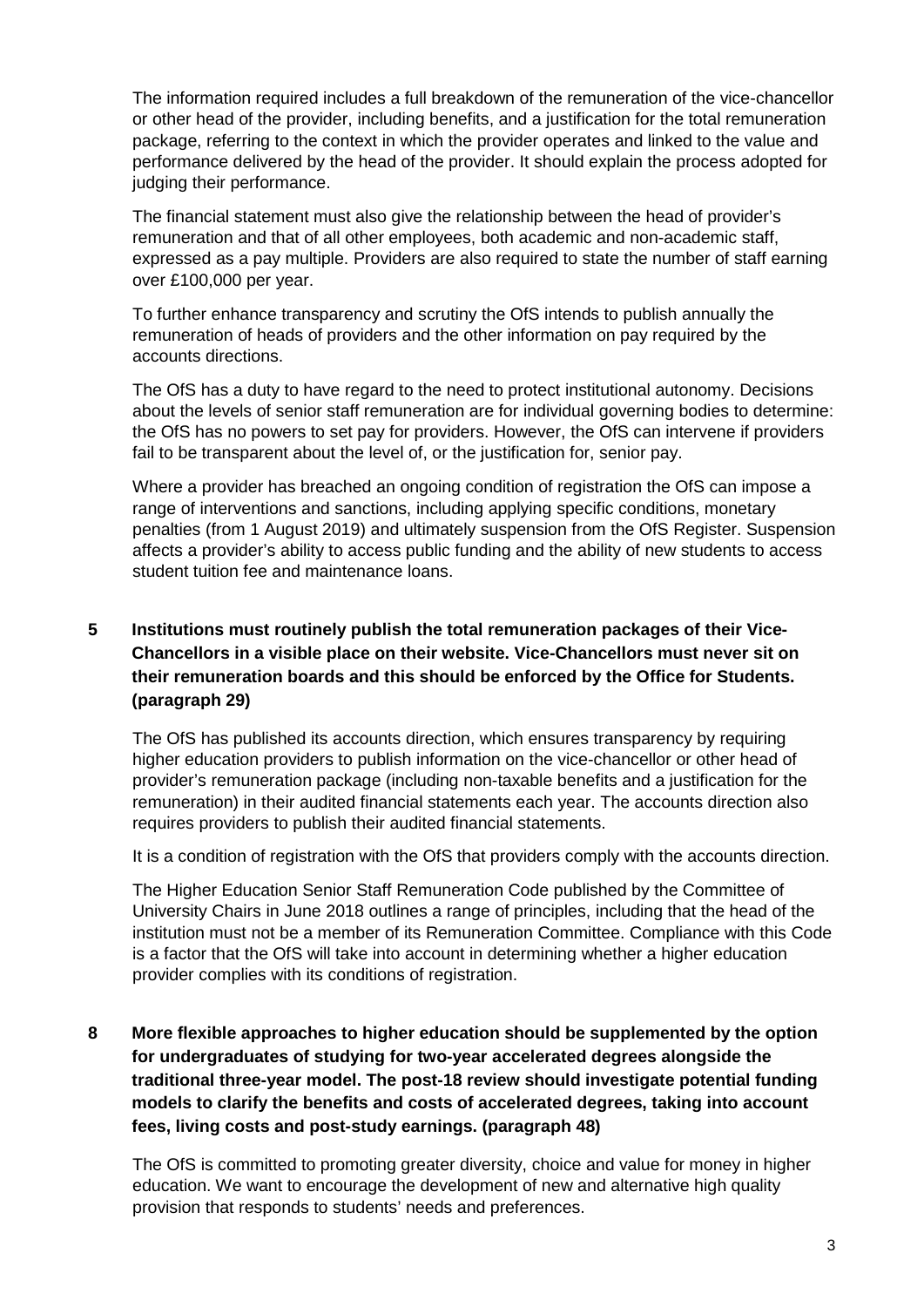Accelerated degrees could potentially offer students from all backgrounds the possibility of studying at a lower overall cost compared with a standard three-year course.

We are working to remove barriers to the provision of accelerated degrees. We look forward to any findings on this topic from the post-18 review and to working with students, universities and colleges, the government and other partners to support the wider delivery of these degrees.

## **Skills**

- **12 Degree apprenticeships are crucial to boosting the productivity of this country, providing another legitimate route to higher education qualifications and bringing more students from disadvantaged backgrounds into higher education. We believe some of the money which is currently allocated by the Office for Students for widening access could be better spent on the development and promotion of degree apprenticeships and support for degree apprentices to climb the ladder of opportunity. (paragraph 71)**
- **13 All higher education institutions should offer degree apprenticeships, and we encourage students from all backgrounds to undertake them. We recommend that the Office for Students demonstrates its support for them by allocating a significant portion of its widening access funding to the expansion of degree apprenticeships specifically for disadvantaged students. (paragraph 72)**

The OfS strongly supports degree apprenticeships as a route into and through higher education for all. We see that it could particularly benefit disadvantaged students

Our Degree Apprenticeship Development Fund (DADF) has invested over £9 million of funding in 44 projects across England. The higher education providers involved have used their funding to develop new apprenticeships alongside employers; to conduct market research and awareness-raising activity with employers and potential apprentices; and to establish infrastructure that can better support the delivery and growth of high quality apprenticeships.

In October 2018 we published an analysis of degree apprenticeships and called for universities and employers to further improve degree apprenticeship opportunities so they are available to all who could benefit from them.

In the Access and Participation Plan guidance we will publish in spring 2019, we will set out how we plan to encourage higher education providers to use degree apprenticeships as a route to support social mobility.

With regard to the Committee's suggestion on funding, we will explore this further in the light of our forthcoming evaluation report on the DADF programme, which will be published by spring 2019, together with our grant allocation and guidance from government. This will ensure that our support is focused where it will have the greatest impact.

**15 We recommend that universities look to include significant periods of work experience within undergraduate degree courses. This could be a year in industry, or shorter placements with local employers. We believe that practical experience of the workplace must become the norm in degrees and an integral part of making students 'work ready'. There should also be a greater focus on the extent to which universities prepare their students for work in the TEF criteria. (paragraph 79)**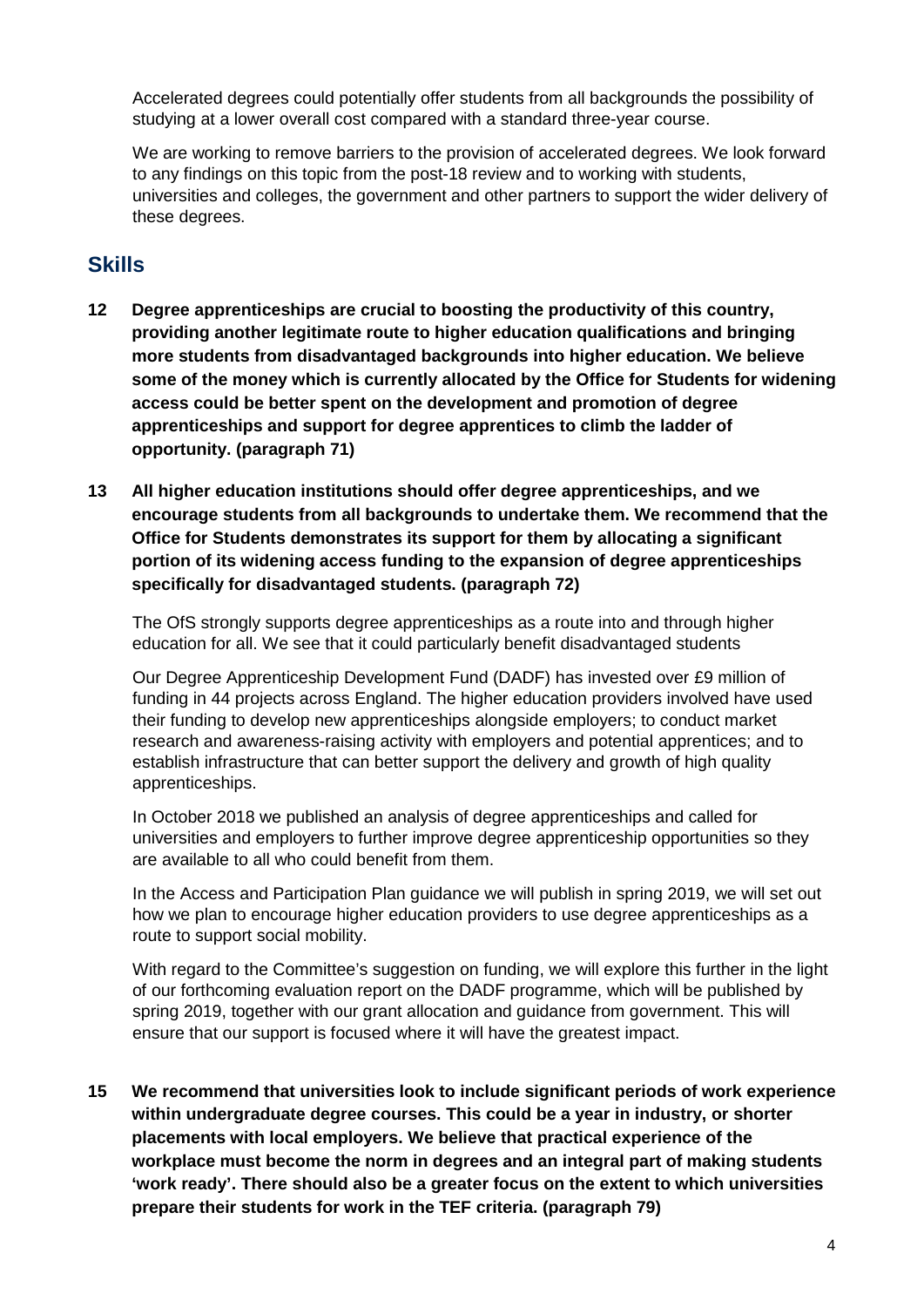Graduate outcomes and employability are one of the OfS's four priorities and are recognised in our Regulatory Framework: 'The provider must deliver successful outcomes for all its students, which are recognised and valued by employers'.

There is clear evidence that work experience and work-related learning contribute to better outcomes for students, and we encourage moves to integrate these elements into higher education courses.

Many employers are now offering degree apprenticeships and this is welcome. We know that work placements can have a significant impact on graduate outcomes generally.

Sandwich degrees which include a work placement – typically of a year – are sometimes considered the gold standard, but we recognise that they are not necessarily suitable for all students, courses and universities, or accessible to all students.

Many other students, especially those on courses with little vocational element and those without the right networks, currently have no access to good work placements or holiday internships while they are studying. They are then more likely to face a cycle of internships, often unpaid, after they graduate before they are able to get lasting graduate employment.

We aim to gather evidence on the impact of shorter forms of work experience as part of students' studies and to share information with the sector on what works well. We will be encouraging more employers and universities and other higher education providers to work together to offer suitable placements to undergraduates.

The TEF criteria include aspects of how students are prepared for employment, which incentivises enhancement in this area. Among the elements that go into the TEF assessment are:

- metrics on employment or further study, six months after graduation,
- metrics on highly skilled employment or further study, six months after graduation,
- supplementary metrics on sustained employment or further study, three years after graduation
- supplementary metrics on graduates earning above the median earnings threshold or in further study, three years after graduation.

The reduction in weighting of the National Student Survey metrics since 2017-18 has increased the relative weighting of these measures.

The TEF award is a holistic judgement based on both metrics and a submission, and many higher education providers explain further in their submissions what they do to prepare students for work, for panels to consider.

## **Social justice**

**16 Higher education institutions spend a vast amount of public money on access and participation. The results of this expenditure are not always clear to see. There must be transparency on what they are investing in, a greater focus on outcomes for students and a rigorous evaluation process. In response to the Director of Fair Access's new proposals we expect to see institutions focusing their efforts on value for money for the most disadvantaged students and facing penalties if sufficient progress is not made. (paragraph 87)**

The ambition of the OfS is that all students from all backgrounds should have equal opportunities to access and succeed in higher education, and to achieve successful and rewarding careers.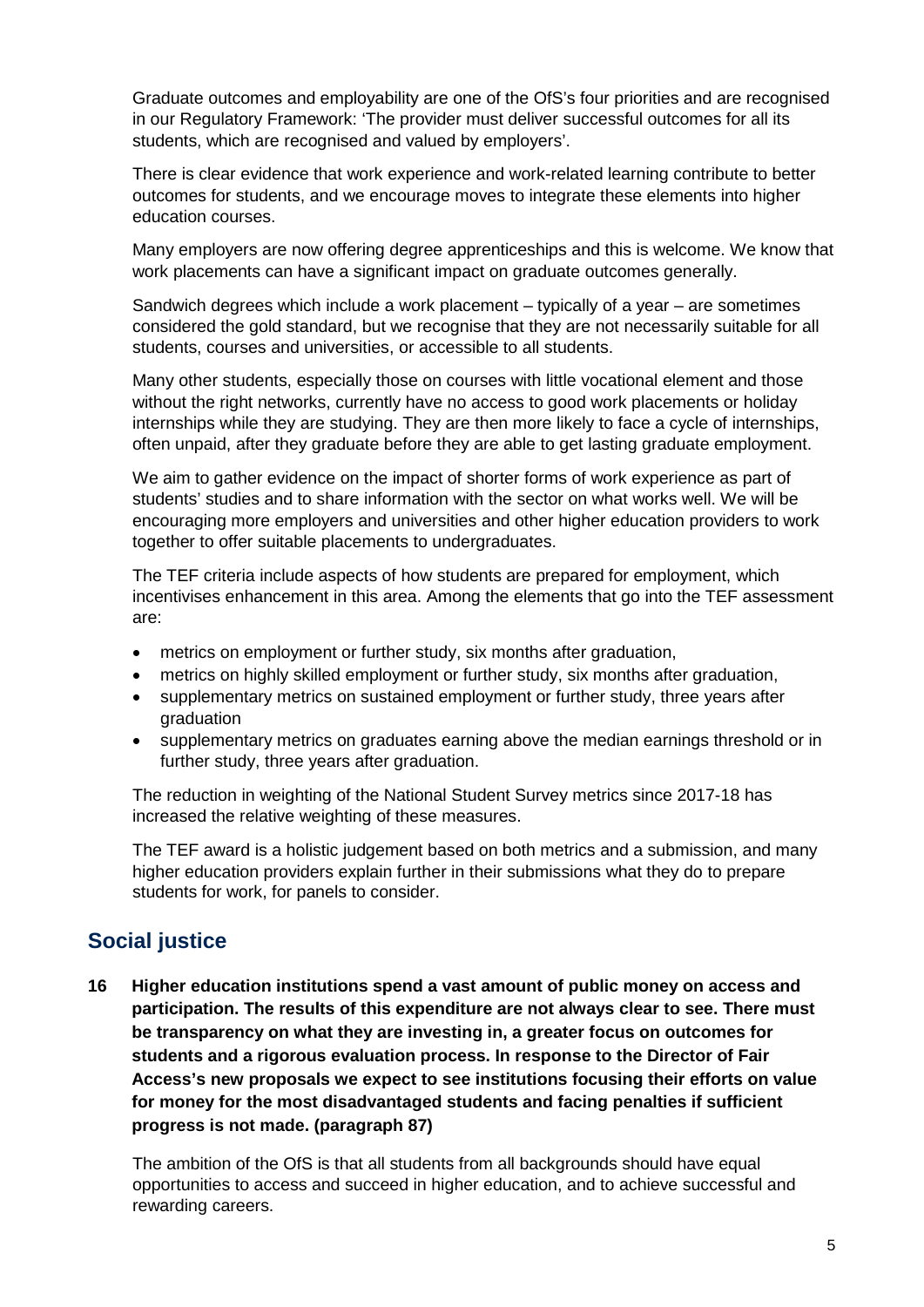Following consultation on the Director of Fair Access's proposals referred to by the Committee, we have set ourselves ambitious targets to achieve equality of opportunity in higher education, and will now expect universities, colleges and other higher education providers to set their own individual plans and targets to work towards these during the next five years.

We agree with the Committee's comments on transparency, focus and evaluation, which reflect what our reforms to access and participation are designed to achieve.

Through a new cycle of access and participation plans, OfS will drive providers to implement a more strategic and ambitious approach. This will include a robust assessment of current performance across the student lifecycle, ambitious outcomes-focused targets and credible plans to address gaps, all underpinned by robust evaluation and evidence.

We will require providers to use a self-assessment tool to demonstrate their evaluation practice and the improvements they need to make through their access and participation plans. We are also supporting work in this area through the creation of a national 'what works' centre, the Evidence and Impact Exchange; and by developing evaluation tools and guidance, including a new development tool for providers' outreach work with under 16-yearolds.

In 2019 we will introduce a data dashboard to provide greater transparency on access and participation and show progress.

Where insufficient progress is being made the OfS has the power to apply sanctions, ranging from enhanced monitoring to refusing access and participation plans, imposing specific conditions of registration, and applying financial penalties.

Three universities have already had specific conditions of registration placed on them in relation to this. The University of Oxford and the University of Cambridge have been challenged on their lack of evidence in relation to large amounts of spending on financial support, where robust evaluation was previously committed to but not yet delivered. Oxford Brookes University has been challenged to significantly further its understanding of underrepresentation, without which it will not be able to target groups of students and potential students who have different experiences of higher education at the institution.

More information: [www.officeforstudents.org.uk/publications/a-new-approach-to-regulating](https://www.officeforstudents.org.uk/publications/a-new-approach-to-regulating-access-and-participation-in-english-higher-education-consultation-outcomes/)[access-and-participation-in-english-higher-education-consultation-outcomes/.](https://www.officeforstudents.org.uk/publications/a-new-approach-to-regulating-access-and-participation-in-english-higher-education-consultation-outcomes/)

#### **17 We recommend a move away from the simple use of entry tariffs as a league table measure towards contextual admissions, foundation courses and other routes to entry. (paragraph 92)**

The OfS has no remit for the compilation of league tables but we agree that this would be a welcome move. We aim to use our convening role to raise these issues with league table compilers, and stand ready to play our part in helping to construct better measures.

#### **18 The Office for Students must clamp down on the rise in unconditional offers. Their steep increase is detrimental to the interests of students and undermines the higher education system as a whole. (paragraph 94)**

The OfS takes the current growth in unconditional offers very seriously. Lower offers are not appropriate for many students, particularly where they limit a student's other options, and it is important that all offers are made with the student's interests at heart. Students must have both the ability and the support they need to access and succeed on a degree course.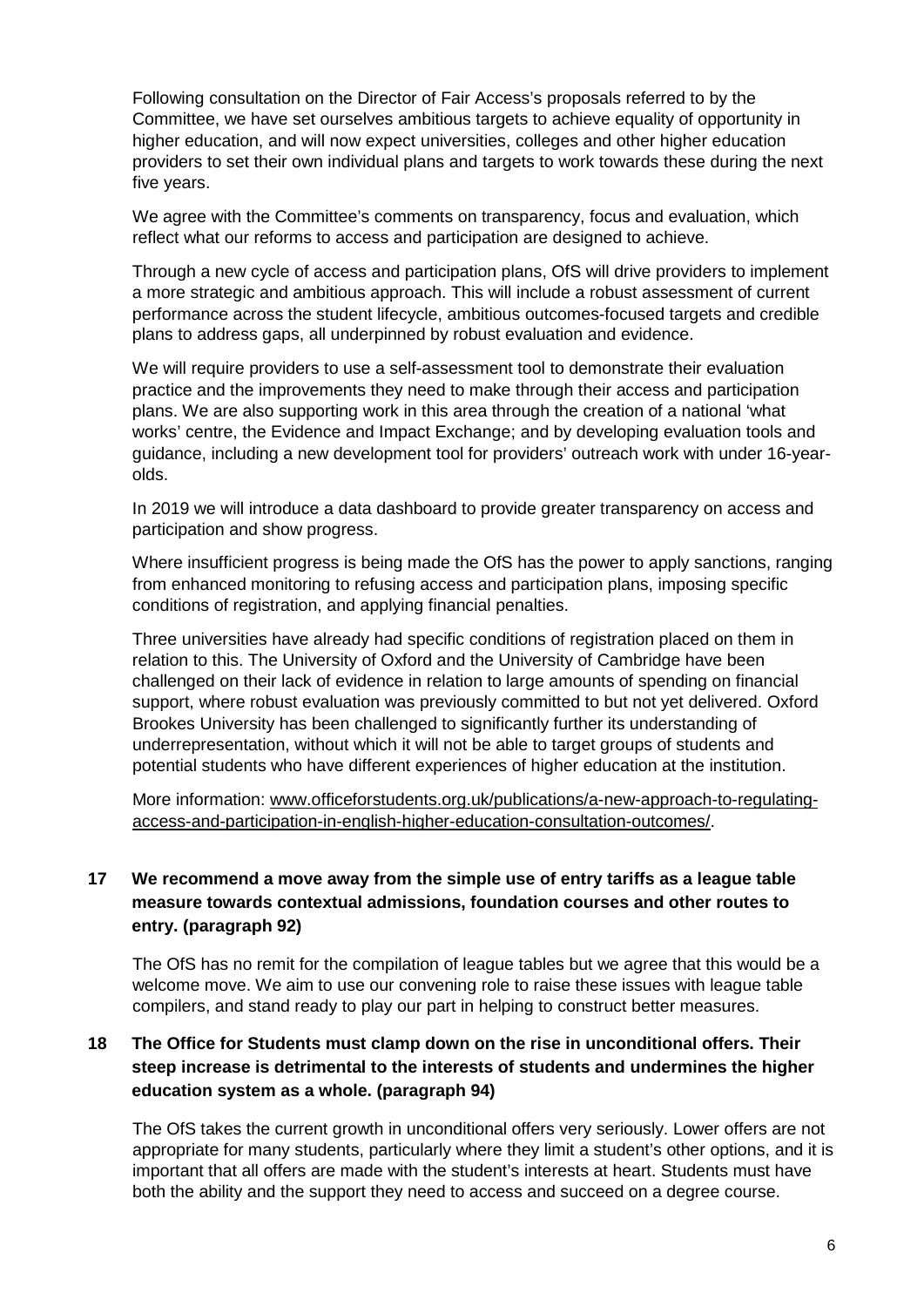We are currently undertaking an analysis to better understand practice in the making of unconditional offers across the higher education sector. The results of the analysis will influence the actions we intend to take, which we will set out by spring 2019.

It is important for students, and the wider public, to understand patterns of such offer-making and the impact on student performance at different stages of the lifecycle. We will be exploring how the evidence on this can be best communicated, together with regulatory action we may take – while having due regard to the institutional autonomy of universities and colleges on academic matters – if we identify that any individual provider's practice increases the risk that students do not achieve their full potential or do not choose the right course for them.

**19 The gap in entry rates between the most and least disadvantaged students remains too wide when it should be closing fast. We support the use of contextualised admissions to bring more students from lower socio-economic backgrounds into higher education. We recognise that this practice should not be used in isolation, and that more effective outreach should be followed by support for disadvantaged students throughout their degree. (paragraph 95)**

We agree, and the reforms outlined in our response to recommendation 16 above are set to deliver this.

**20 Institutions should state their contextualisation policies in their application information. By doing so disadvantaged students and schools in areas with lower rates of participation in higher education will have a better understanding of the entry requirements to different institutions. (paragraph 96)**

We agree and will work through our access and participation good practice duties and guidance to improve practice in this area in the interests of students.

- **21 We are deeply concerned by the fall in both part-time and mature learners, and the impact this has had on those from lower socio-economic groups going into higher education. We recognise that although the number of disadvantaged school leavers going into higher education has increased, the total number of English undergraduate entrants from low participation areas decreased by 15% between 2011/12 and 2015/16. (paragraph 101)**
- **22 The recent decline in part-time and mature learners should be a major focus of the Government's post-18 education and funding review. We support calls for the review to redesign the funding system for these learners. The review should develop a tailored approach which moves away from the one size fits all approach which has driven the dramatic decline in numbers since 2012. (paragraph 102)**

The OfS is equally concerned by the decline in part-time and mature learners in higher education, given the importance of this route for students who do not attain the qualifications or have the ambition to enter higher education when they are young, and given the implications for skills, productivity and growth in the wider economy.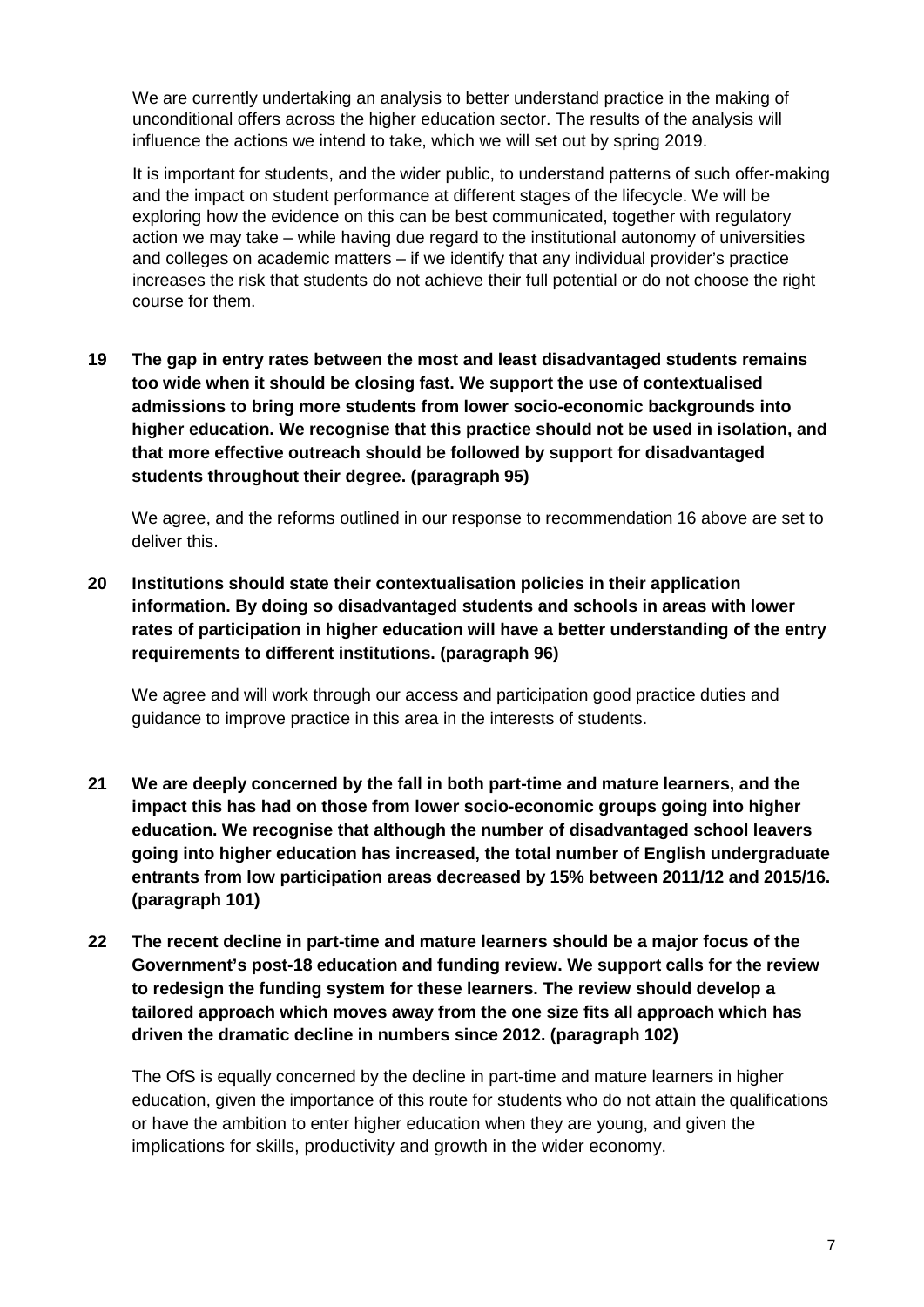We have identified mature students as a priority for our access and participation work and we will be challenging providers on this through our new approach to be implemented during 2019.

## **Graduate employability**

**24 We are encouraged by the increase in graduate outcomes information and believe this can both support more informed choices for students and make institutions more accountable for the destinations of their graduates. However, there is still a long way to go before students have access to robust data on graduate employment which will inform their choices. (paragraph 117)**

The Longitudinal Education Outcomes (LEO) dataset, which is now being incorporated into a range of information sources, and data from the new Graduate Outcomes survey have an important role in improving information for students. However it is also important to ensure that students have the support to understand and interpret such data, which can potentially be complex and confusing for applicants.

The OfS is currently developing its strategy for student information, advice and guidance (IAG), to support informed choice by all students, at all levels, through academic and technical routes, directly from school and later in life. As part of this we will consider how we can ensure that students have the support to make the most of the data available.

The IAG strategy includes developing options for a new resource for students which could replace the higher education course comparison website, Unistats, with a more accessible and personalised resource in 2019. As well as exploring with students how we can best use the data we currently have available, we will be developing a longer-term approach for the presentation and contextualisation of graduate outcomes data on any new resource for 2020, when the Graduate Outcomes survey data will be available for publication.

**25 Better information on graduate outcomes must lead to a greater focus in higher education on outputs and outcomes. Higher education institutions must be more transparent about the labour market returns of their courses. This is not simply a measure of graduate earnings but of appropriate professional graduate-level and skilled employment destinations. We recommend that the Office for Students instructs all providers to be transparent about levels of graduate employment and secure this through funding agreements. (paragraph 118)**

In addition to earnings information, the OfS, working with UK partners, already publishes data about employment outcomes and job quality. This is currently taken from the Destination of Leavers from Higher Education survey, in which higher education providers are required to participate, and published on the Unistats website, to which they are required to link from their course pages. In future, providers will be required to participate in the Graduate Outcomes survey, the outcomes of which will also be published centrally.

**27 Students lack sufficient high-quality information to make informed choices about higher education and the career paths which might subsequently be open to them.**